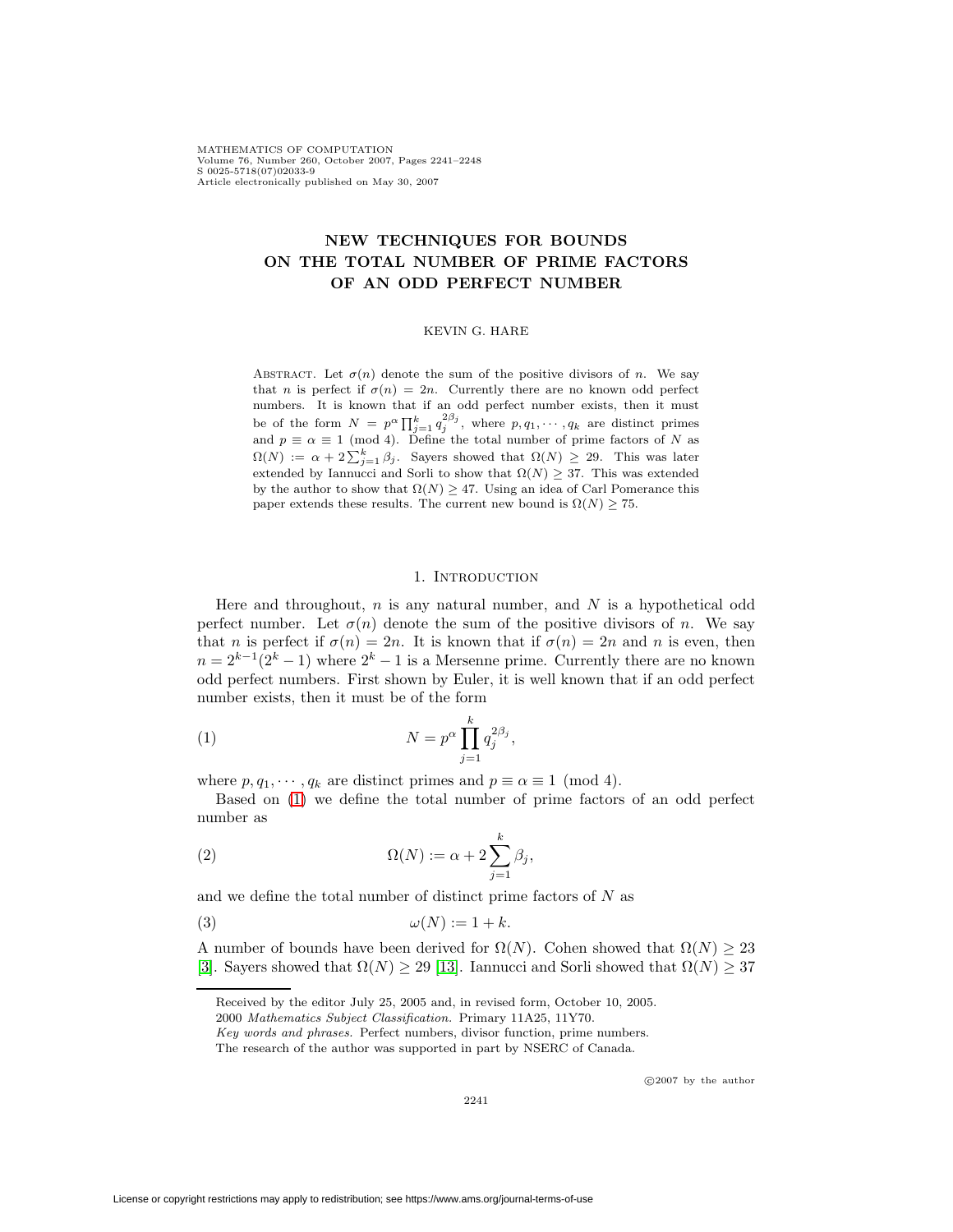#### 2242 KEVIN G. HARE

<span id="page-1-0"></span>Table 1. Timing results for algorithm

| Result | Time to Prove result                                                              | Lines to Prove result |
|--------|-----------------------------------------------------------------------------------|-----------------------|
|        | $\Omega(N) \geq 69$   7 days, 17 hours, 23 minutes, 50 seconds   25,234,392 lines |                       |
|        | $\Omega(N) \ge 71$   10 days, 22 hours, 18 minutes, 4 seconds   37,752,127 lines  |                       |
|        | $\Omega(N) \geq 73$   17 days, 1 hour, 28 minutes, 36 seconds   56,352,999 lines  |                       |
|        | $\Omega(N) \ge 75$   25 days, 3 hours, 17 minutes, 35 seconds   83,902,264 lines  |                       |

<span id="page-1-1"></span>[\[8\]](#page-6-1). The author extended this to give  $\Omega(N) \geq 47$  [\[7\]](#page-6-2). This paper extends this result to give

# **Theorem 1.1.** If N is an odd perfect number, then  $\Omega(N) \ge 75$ .

In proving these results, the methods of [\[7\]](#page-6-2) were modified and applied. For an introduction and explanation of the algorithm we refer the interested reader there.

To some extent, with the modification of the algorithm given here, the calculation becomes a matter of bookkeeping. In [\[7\]](#page-6-2) there was a specific roadblock which prevented any further calculation. This is no longer the case. With enough computational power, we could get to any number, although the amount of time required appears to be exponential, more than doubling every time we increase the bound by 4 (see Table [1\)](#page-1-0). So it is just a matter of how much computer power to dedicate towards the problem. The choice of 75 in the theorem was motiviated by the fact that it was sufficiently large to demonstrate the improvement in the algorithm while still remaining reasonable with respect to computation time.

# 2. Definitions and notation

For any prime p, by  $p^a \parallel N$  we mean  $p^a \parallel N$  and  $p^{a+1} \nmid N$ . By  $p^a \nparallel N$  we mean either  $p^{a+1}|N$  or  $p^a \nmid N$ . We define the function  $\sigma_{-1}(n)$  as

(4) 
$$
\sigma_{-1}(n) := \sum_{d|n} d^{-1} = \frac{\sigma(n)}{n}.
$$

A number of simple results concerning  $\sigma_{-1}(n)$  are summarized below.

**Lemma 2.1.** Let n be any natural number. Then

- $\sigma_{-1}(n)$  is a multiplicative function, i.e. if  $(n,m)=1$ , then  $\sigma_{-1}(n \cdot m)$  =  $\sigma_{-1}(n)\sigma_{-1}(m),$
- $\sigma_{-1}(n) > 1$  for all  $n > 1$ ,
- $\sigma_{-1}(n)=2$  if and only if n is perfect,
- $\frac{p+1}{p} \leq \sigma_{-1}(p^a) < \sigma_{-1}(p^{a+1}) < \frac{p}{p-1}$  for all primes p and integers  $a \geq 1$ .

There are a number of useful results concerning  $\omega(N)$ , the total number of distinct prime factors.

<span id="page-1-2"></span>**Lemma 2.2.** Let N be an odd perfect number. Then

- $\omega(N) \geq 8$  [\[2,](#page-6-3) [5\]](#page-6-4).
- If  $3 \nmid N$ , then  $\omega(N) \geq 11$  [\[6,](#page-6-5) [9\]](#page-7-1).
- If  $3 \nmid N$  and  $5 \nmid N$ , then  $\omega(N) \geq 15$  [\[11\]](#page-7-2).
- If  $3 \nmid N$ ,  $5 \nmid N$  and  $7 \nmid N$ , then  $\omega(N) \geq 27$  [\[11\]](#page-7-2).
- If  $3 \nmid N$ ,  $5 \nmid N$ ,  $7 \nmid N$ , and  $11 \nmid N$ , then  $\omega(N) \geq 41$  and hence  $\Omega(N) \geq 81$ .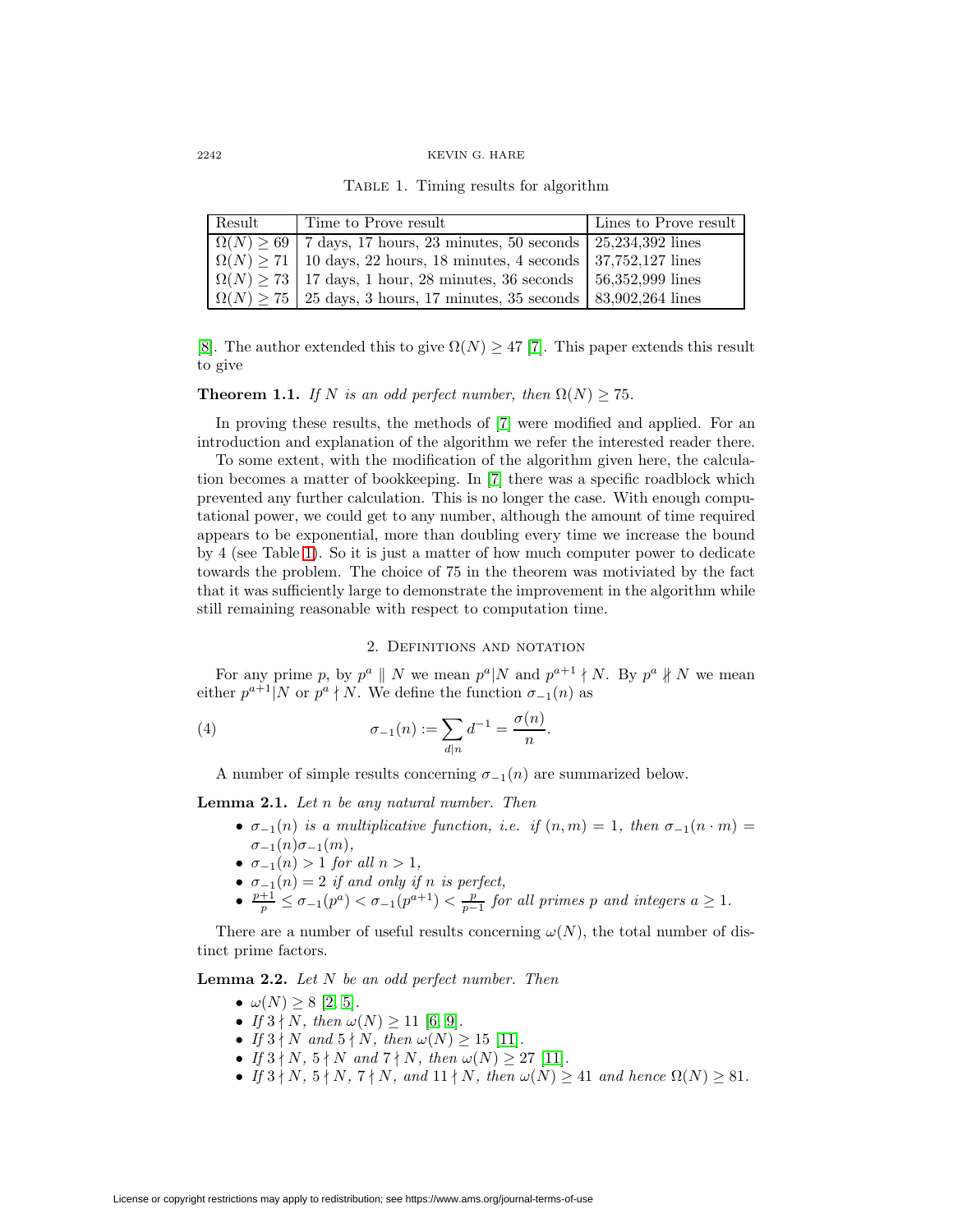The last result is probably not the tightest possible, but it is sufficient for our purposes. It follows immediately by noticing that the product  $\prod_{p_i-1} \frac{p_i}{p_i-1}$  for the first 40 primes strictly greater than 11 is less than 2. So, for our purposes it suffices to assume that  $\Omega(N) \leq 73$  and show as a result that  $3 \nmid N$ ,  $5 \nmid N$ ,  $7 \nmid N$  and  $11 \nmid N$ , which gives the desired contradiction.

This last result is well known in the literature. We use the version given in [\[4\]](#page-6-6).

<span id="page-2-0"></span>**Lemma 2.3** (Cohen, Sorli [\[4\]](#page-6-6))**.** Let

$$
N = p_1^{\alpha_1} p_2^{\alpha_2} \cdots p_k^{\alpha_k} q_1^{\beta_1} q_2^{\beta_2} \cdots q_r^{\beta_r}
$$

be an odd perfect number, where the  $p_i$  and  $q_j$  are distinct primes with the  $p_i$  and  $\alpha_i$  known. Define

$$
S := \sigma_{-1} \left( p_1^{\alpha_1} \cdots p_k^{\alpha_k} \right).
$$

Then we have

$$
\min q_i < \frac{2 + S(r-1)}{2-S};
$$

moreover, if  $r \geq 3$  we have the tighter bound

$$
\min q_i < \frac{8 + 2S^2(r - 1)}{4 - S^2}.
$$

Furthermore we have the lower bound

$$
\min q_i \ge \max\left(3, \frac{S}{2-S}\right).
$$

*Proof.* Taking  $h = \sigma_{-1}$ ,  $\mu = 1$ ,  $h(\lambda) = S$  and  $w = r$ , this follows directly from equations (2.3) (4.1) and (2.4) of [4] equations (2.3), (4.1) and (2.4) of [\[4\]](#page-6-6).

**Example 2.4.** Assume that  $N = 3^2 \cdot 13^4 \cdot 30941 \cdot q_1^{\beta_1} \cdot q_2^{\beta_2}$  is an odd perfect number. Then by Lemma [2.3](#page-2-0) we can assume that  $3.5962 < q_1 < 8.1924$ . So in, particular we can assume that  $q_1 = 5$  or 7.

## 3. The algorithm and proof of Theorem [1.1](#page-1-1)

Suppose  $N = p^{\alpha} \prod q_i^{2\beta_i}$ , as before. To prove that  $\Omega(N) \geq K$ , we assume that  $\Omega(N) = \alpha + \sum 2\beta_i \leq K - 2$  and obtain a contradiction for every combination of  $\alpha$ and  $\beta_i$ . As mentioned above, it suffices to assume that  $\Omega(N) \leq 73$  and show as a result that  $3 \nmid N$ ,  $5 \nmid N$ ,  $7 \nmid N$  and  $11 \nmid N$  to obtain our contradiction.

There are two main modifications to the algorithm in [\[7\]](#page-6-2). First, as opposed to doing every individual case of  $[\alpha, \beta_1, \dots, \beta_k]$  where  $\Omega(N) = \alpha + 2 \sum \beta_i$ , we combine them into one test. For example, if we want to prove  $3 \nmid N$ , where  $\Omega(N) \leq 57$ , we look at the possibilities  $3^2 \parallel N$ ,  $3^4 \parallel N$ ,  $\cdots$ ,  $3^{56} \parallel N$ , and recurse. (Actually, for any power  $\beta \geq 46$ , we have that  $3^{\beta}$  || N will give rise to a contradiction as  $\omega(N) \geq 8$ .) This was done because the original method of looking at every possible partition of N caused a large amount of duplicated effort in the automated proofs. By combining these tests together we speed up the calculation and significantly reduce the storage space requirements.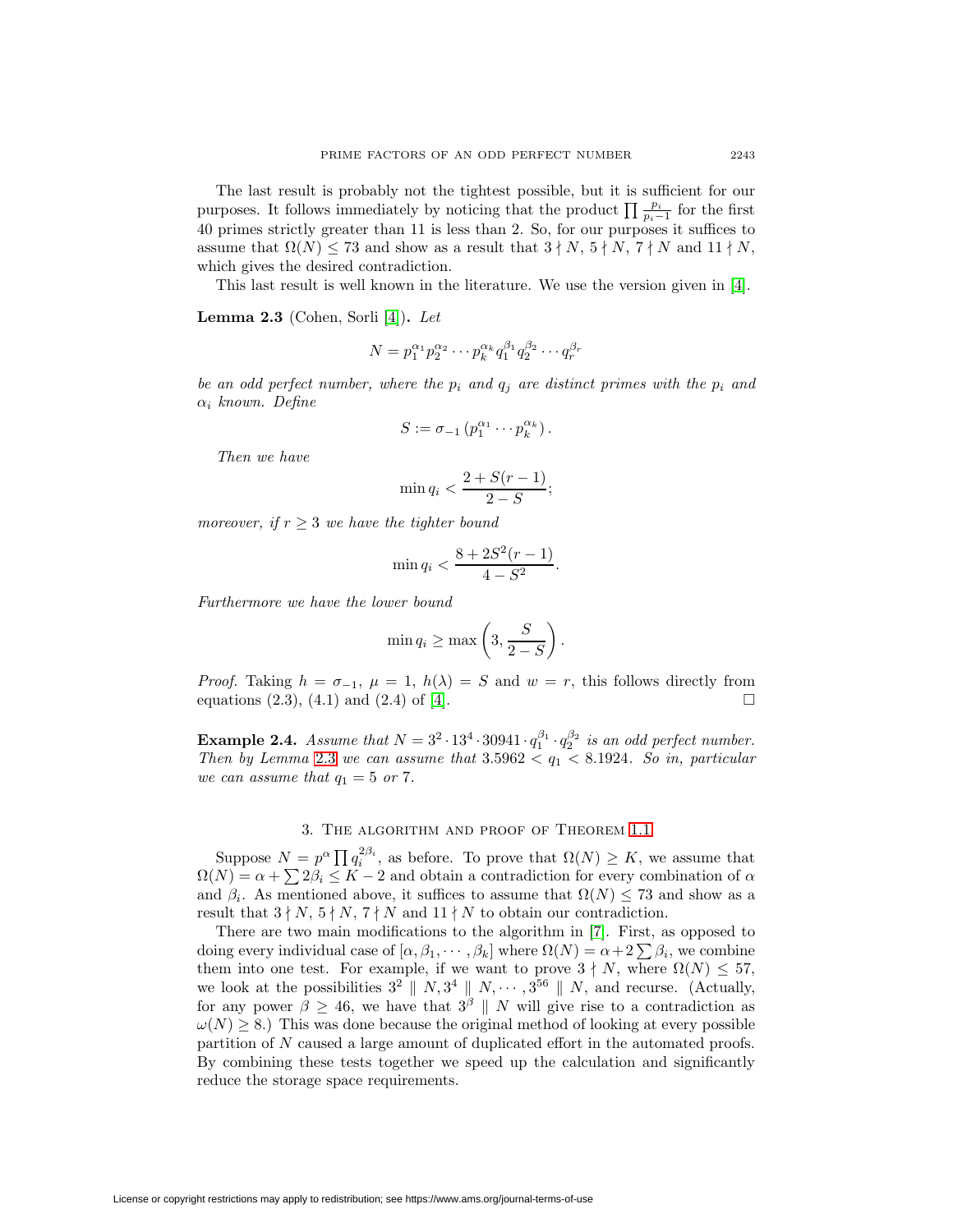It should be pointed out that this modification introduced a new means of obtaining a contradiction, which in [\[7\]](#page-6-2) was taken care of in the choice of partitions. This is listed as contradiction [\(5\)](#page-4-0) below.

The second modification to the algorithm is the use of Lemma [2.3.](#page-2-0) If the algorithm finds itself in a situation where previously it could not continue, because it did not know the factorization of some very large number, we then compute  $\frac{2+S(r-1)}{2-S}$  or  $\frac{8+2S^2(r-1)}{4-S^2}$  as appropriate, from Lemma [2.3.](#page-2-0) If this upper bound is reasonably small, then we run though all of the possibilities of  $q_i$  prime less than this upper bound (and greater than the lower bound), as a means of continuing the calculation. Here "small" was defined as anything less than 100000. This was sufficient for these calculations. It should also be noted that the primes are checked in order. After proving that a particular prime (say  $p$ ) causes a contradiction, it is assumed that it cannot occur as a factor for the next cases being checked, within the same sub-branch. (For example, with an abuse of notation, we assume  $p^0 \parallel N$ , and would arrive at contradiction  $(1)$  if a factor of p occurs.)

<span id="page-3-0"></span>There are five contradictions that we test for. The first four are from the original algorithm, or the equivalent variation needed to combine all tests into one test. The last contradiction is commented on above.

(1) Excess of a given prime:

By assuming  $p^k \parallel N$  we derive the contradiction that  $p^{k+1}|N$ . This is denoted in the output by " $x = p$ " where p is the prime in question.

For example, if we wish to show that 269  $\nparallel N$  assuming that  $3^2 \parallel N$ , we first assume that 269 || N. Then we see that  $3<sup>3</sup>$  and 5 must divide N (the factors of  $\sigma(269)$ ), which contradicts  $3^2 \parallel N$ . In this case, this would be denoted in the output by "xs=3".

(2) Excess of the number of primes:

We have more primes than we are allowed, given the restrictions on  $\Omega(N)$ and the fact that only one prime can have an exponent of 1. This is denoted in the output by "xs=prime". Incompletely factored numbers are counted as contributing two primes, even though this may be too low. Incompletely factored numbers are known not to be perfect powers. Furthermore, incompletely factored numbers are checked to ensure that they are co-prime with each other, as well as other primes within the relevant branch.

For example, if we wish to show that  $26881^{14}$   $\nparallel$  N when  $\Omega(N) \leq 19$ , we would start with the assumption that  $26881^{14}$  N. This would imply that 3, 5, 31, 43, 3368729516337631, 6717545999551, 5601667, 8265157321, 18691, 145861 and 1801 must all divide N, as they are the factors of  $\sigma$ (26881<sup>14</sup>). We see that the factorization of N that would maximize the number of prime factors would be  $N = 26881^{14} \cdot p_1 \cdot p_2^2 \cdot p_3^2$ . As this has at most 3 primes unassigned, and there are 11 unassigned prime factors of  $\sigma(26881^{14})$ , we get a contradiction.

(3) Partition cannot be satisfied:

The factors that must divide  $N$ , along with their powers, cannot satisfy the partition. In the original algorithm there were a number of different ways that this contradiction could occur. Given that in this implementation there are not specific exponent bounds assigned before starting to recurse, this can only occur in one way. This is if, of the remaining primes, one of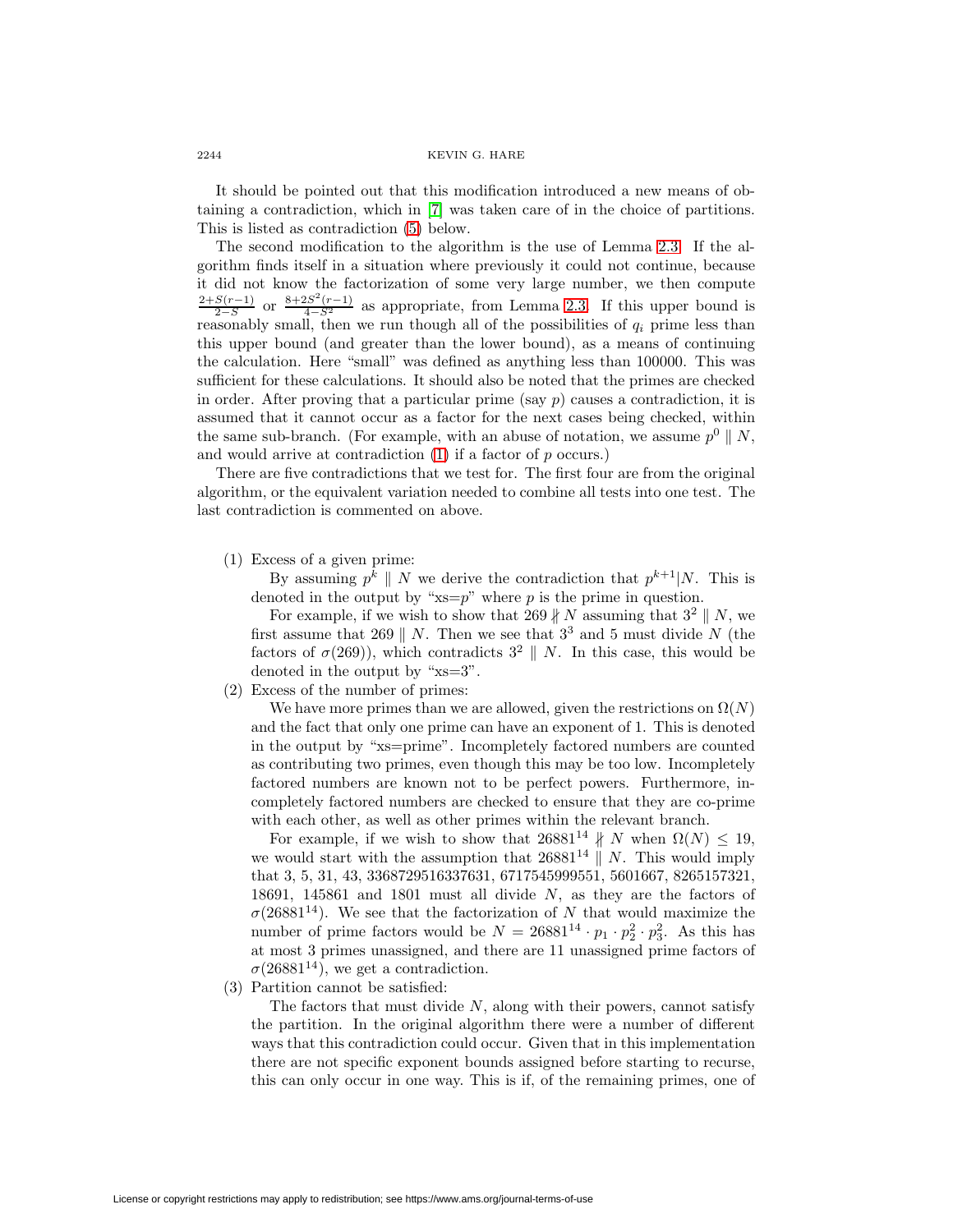them has to be the special prime (with an exponent  $a \equiv 1 \pmod{4}$ ), and of all of the remaining primes, all of them are such that  $p \not\equiv 1 \pmod{4}$ . This is denoted in the output by "exponent bounds exceeded".

For example, if we wished to show that  $3^{10}$   $\parallel$  N when  $\Omega(N) \leq 13$ , we would start by assuming that  $3^{10}$  || N. This implies that 23 and 3851 both must divide N (the two factors of  $\sigma(3^{10})$ ). At this point, as  $\Omega(N) \leq 13$ , we must have one of these two primes being the special prime to get either  $N = 3^{10} \cdot 23 \cdot 3851^2$  or  $N = 3^{10} \cdot 23^2 \cdot 3851$ . But we notice that  $23 \equiv 3851 \equiv 3$ (mod 4); hence we see that neither of 23 or 3851 could be the special prime, hence a contradiction.

(4) Excess of  $\sigma_{-1}$ :

A lower bound for  $\sigma_{-1}(N)$  using known factors gives  $\sigma_{-1}(N) > 2$ . This is denoted in the code by "S= number", giving a floating point approximation for a lower bound of  $\sigma_{-1}(N)$ . (The code uses exact rational arithmetic to check the inequality.)

For example, if we wished to show that 90089  $\nparallel$  N we would start by assuming that 90089 || N. This implies that  $3^2$ , 5, 7, 11 and 13 all divide N (the factors of  $\sigma(90089)$ ). This implies that

$$
\begin{array}{rcl}\n\sigma_{-1}(N) & \geq & \frac{\sigma(3^2)}{3^2} \times \frac{\sigma(5)}{5} \times \frac{\sigma(7)}{7} \times \frac{\sigma(11)}{11} \times \frac{\sigma(13)}{13} \times \frac{\sigma(90089)}{90089} \\
& \approx & 2.327298560 \\
& > 2\n\end{array}
$$

which is the desired contradiction. This is denoted in the output as "S=2.327298560".

<span id="page-4-0"></span>(5)  $\omega$ -bound exceeded:

Given the choices of primes and exponents made so far, it is not possible to satisfy Lemma [2.2.](#page-1-2)

For example, if we were trying to prove that  $3^{46}$   $\nparallel$  N where  $\Omega(N) \leq 57$  we would start by assuming that  $3^{46} \parallel N$ . We notice that  $\omega(N)$  is maximized by writing  $N = 3^{46} \cdot p_1 \cdot p_2^2 \cdot p_3^2 \cdot p_4^2 \cdot p_5^2$ , and hence  $\omega(N) \le 7$ . This contradicts  $\omega(N) \geq 8$  from Lemma [2.2.](#page-1-2) This is denoted as "violate omega bound".

In Table [2](#page-5-0) an example of running this code is given, as well as the five possible exceptions. These exceptions are indicated by the numbers (1) through (5) on the left hand side of the page. The use of Lemma [2.3](#page-2-0) is indicated with a star, (∗), on the left hand side of the page. Minor formatting has been done to the output, to avoid lines with more than 80 characters. (The output of the actual code would have put the line starting with "It would be nice to know" all on one line.)

As was done in [\[7\]](#page-6-2), numbers were factored using the ifactor command in MAPLE, with the easy option specified. If easy factors were not found, then the number was checked in a hints database (which currently contains over 700 completely, or partially factored numbers).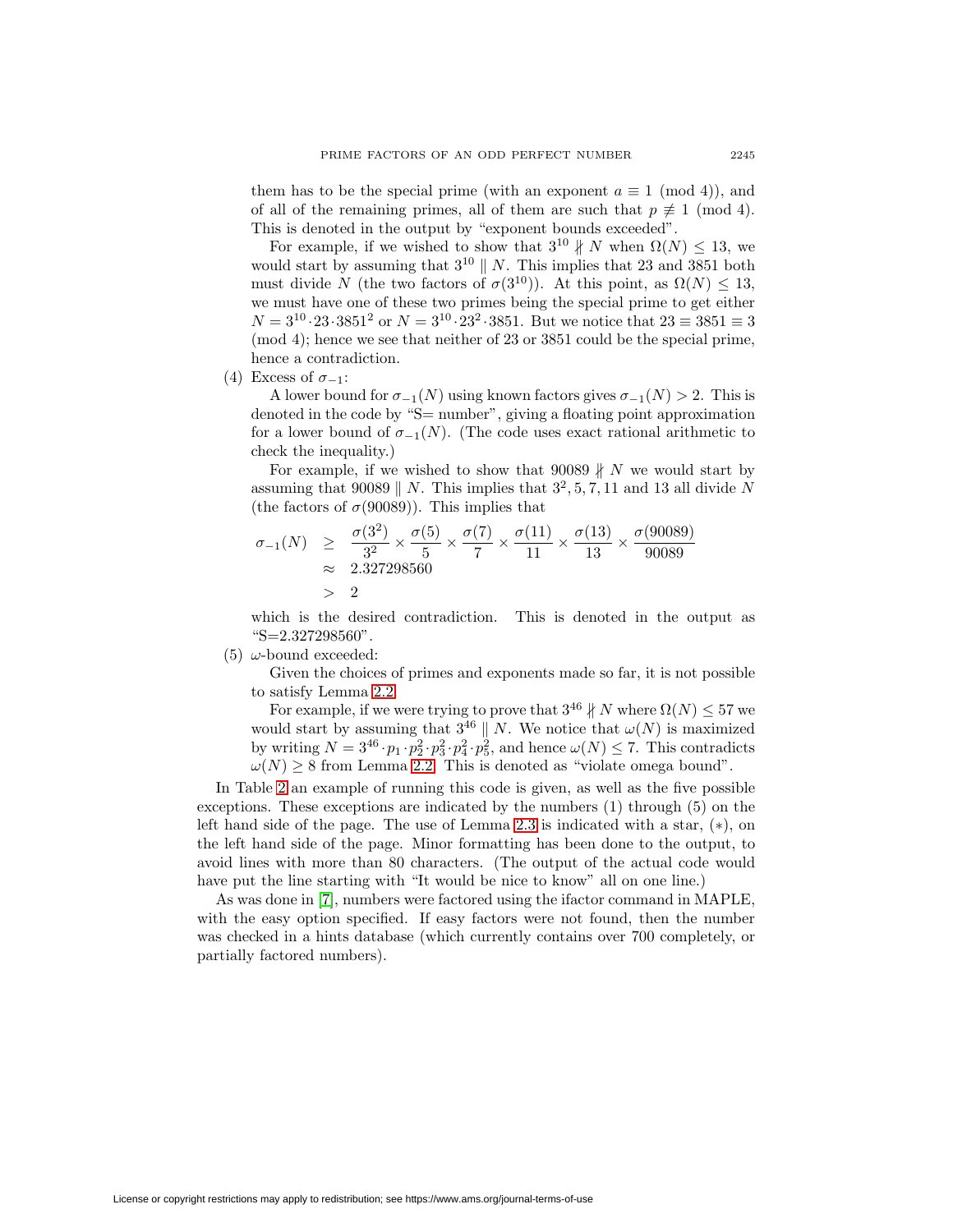<span id="page-5-0"></span>TABLE 2. Parts of the proof that  $\Omega(N) \geq 75$ 

```
3^{\circ}6 => 1093
  1093 => 2 547
    547^2 => 3 163 613
      163^2 => 3 7 19 67
        7^2 => 3 19
          19^{\circ}2 => 3 127
(1) 67^{\circ}2 \Rightarrow 3 \quad 7^{\circ}2 \quad 31 \quad x \quad 5^{\circ}7....
    547^18 => 19256021298645399074821884828797791764310604858317
      19256021298645399074821884828797791764310604858317^2 => 3
              3081128010533825683 143739375561423904832226409
              279078490021828554466220167808251320188667868911072727
      ....
      19256021298645399074821884828797791764310604858317^36 => c_1775
        It would be nice to know more factors of
         sigma(19256021298645399074821884828797791764310604858317^36)
(*) By Cohen/Sorli's argument, N has a prime factor between
             3 and 18
        Trying each one in turn
        Next prime to try is 5
        5^{\circ}2 => 31
        ....
(5) 17^8 => 19 307 1270657 violate omega bound
        Finished Cohen/Sorli's argument
  ....
  1093^2 => 3 398581
    398581 => 2 17 19 617
    ....
    398581^4 => 5 1866871 2703853428809791
      5 \Rightarrow 23....
      5^10 => 12207031
        1866871^2 => 3 19 331 184725139
(4) 19^2 => 3 127 S=2.001549342
          ....
          19^16 => 3044803 99995282631947
            331^2 => 3 7 5233 S=2.310779791
            ...
            331^18 => 282349518620419 8080363351283173500917653281271
(3) 3044803^2 => 3 3090276117871 exponent bounds exceeded
(2) 3044803^4 => 11 631 12382686952067349629581 xs=prime
....
```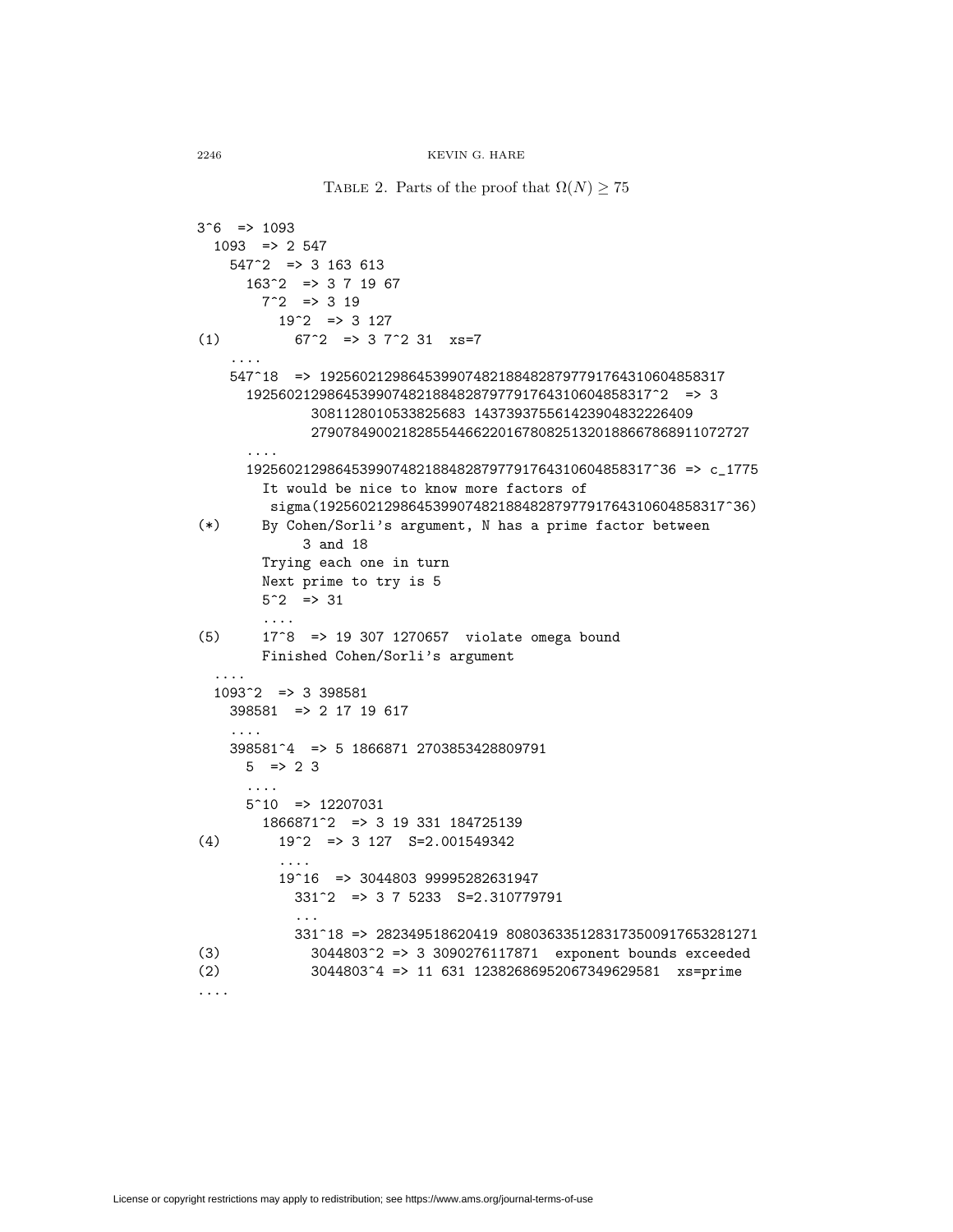# 4. Comments and acknowledgments

In [\[7\]](#page-6-2) it was said that there were three numbers that needed to be factored, without which the algorithm in [\[7\]](#page-6-2) could not be continued. Using the methods of Carl Pomerance, this problem was avoided. At this point, the calculation was terminated not by a particular obstruction, but instead because 75 was esthetically pleasing. Further, 75 was sufficiently large to demonstrate the improvement in the algorithm while still remaining reasonable with respect to computation time. The purpose of this paper was to demonstrate a new technique to extend this bound, and not necessarily to extend this bound to the farthest extent possible.

I would like to thank Phil Carmody, Christophe Clavier, Don Leclair, Paul Leyland, Tom Womack, Paul Zimmermann, and the people at http://mersenneforum.org who helped provide factorizations for the numbers

•  $\sigma(\sigma(547^{18})^{16})$ , a 789-digit number, with a factor of:

1520135498523547561326750429418247.

•  $\sigma(\sigma(3221^{12})^{22})$ , a 927-digit number, with a factor of:

# 46973400441039677515399714233826061,

which I had listed in  $|7|$  as obstructions to my calculations. This information was included in the hints database used by the code.

I am also indebted to Carl Pomerance for bringing a weaker form of Lemma [2.3](#page-2-0) to my attention [\[12\]](#page-7-3), and more importantly how this could be applied to improve the existing bound. I would also like to thank the unknown referee for the reference  $[4]$ , which replaced Lemma 2.3, as well as many other useful suggestions and comments.

Also, I would like to acknowledge William Lipp, the creator of the website www.oddperfect.org, for providing some additional factorizations (this website, when complete, will coordinate an attack to improve the lower bound on odd perfect numbers, of  $N \ge 10^{300}$ , given by [\[1\]](#page-6-7).)

Between acceptance and publication of this paper, the author has become aware of the publication [\[10\]](#page-7-4). This would strengthen the first line of Lemma [2.2](#page-1-2) to read  $\omega(N) \geq 9$ .

#### **REFERENCES**

- <span id="page-6-7"></span>[1] R. P. Brent, G. L. Cohen, and H. J. J. te Riele, Improved techniques for lower bounds for odd perfect numbers, Math. Comp. **57** (1991), no. 196, 857–868. M[R1094940 \(92c:11004\)](http://www.ams.org/mathscinet-getitem?mr=1094940)
- <span id="page-6-3"></span>[2] E. Z. Chein, An odd perfect number has at least 8 prime factors, Ph.D. thesis, Pennsylvania State University, 1979.
- <span id="page-6-0"></span>[3] Graeme L. Cohen, *Generalised quasiperfect numbers*, Ph.D. thesis, University of New South Wales, 1982.
- <span id="page-6-6"></span>[4] Graeme L. Cohen and Ronald M. Sorli, On the number of distinct prime factors of an odd perfect number, J. Discrete Algorithms **1** (2003), no. 1, 21–35, Combinatorial algorithms. M[R2016472 \(2004h:11003\)](http://www.ams.org/mathscinet-getitem?mr=2016472)
- <span id="page-6-4"></span>[5] Peter Hagis, Jr., Outline of a proof that every odd perfect number has at least eight prime factors, Math. Comp. **35** (1980), no. 151, 1027–1032. M[R572873 \(81k:10004\)](http://www.ams.org/mathscinet-getitem?mr=572873)
- <span id="page-6-5"></span>[6] , Sketch of a proof that an odd perfect number relatively prime to 3 has at least eleven prime factors, Math. Comp. **40** (1983), no. 161, 399–404. M[R679455 \(85b:11004\)](http://www.ams.org/mathscinet-getitem?mr=679455)
- <span id="page-6-2"></span>[7] Kevin G. Hare, More on the total number of prime factors of an odd perfect number, Math. Comp. **74** (2005), no. 250, 1003–1008 (electronic). M[R2114661 \(2005h:11010\)](http://www.ams.org/mathscinet-getitem?mr=2114661)
- <span id="page-6-1"></span>[8] D. E. Iannucci and M. Sorli, On the total number of prime factors of an odd perfect number, Math. Comp. **72** (2003), no. 244, 2077–2084. M[R1986824 \(2004b:11008\)](http://www.ams.org/mathscinet-getitem?mr=1986824)